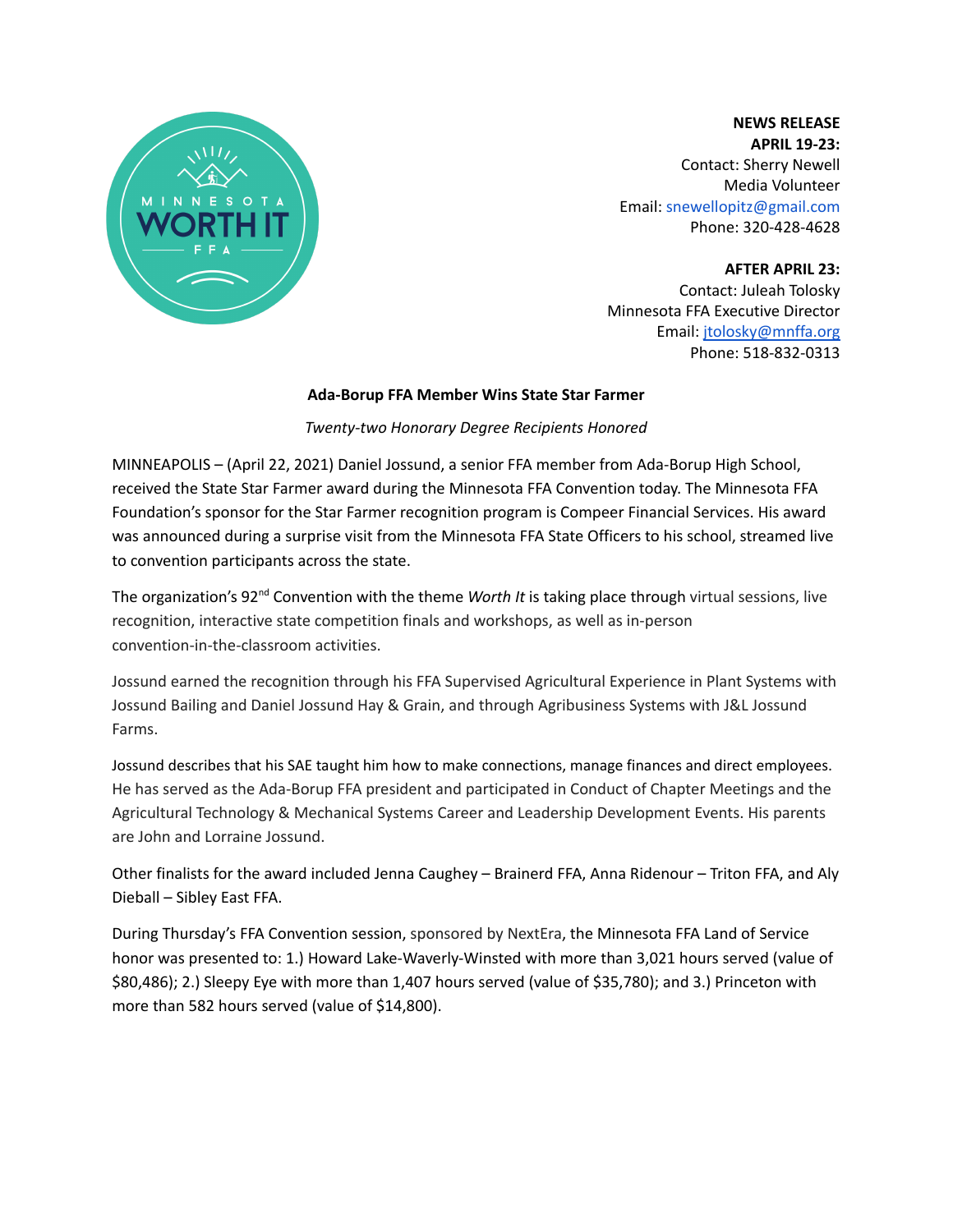Supervised Agricultural Experience state winners in the categories of Food Products and Processing Systems were recognized, along with Agriscience Fair participants in those categories.

Food Products and Processing Systems Proficiency winners included:

- Fruit Production Zachery Ruppert, Tracy FFA, sponsored by MinnTex;
- Grain Production Mackenzie Henning, Jackson County Central FFA, sponsored by Corteva;
- Nursery Operation Kristen Hubbard, United South Central FFA, sponsored by Ziegler Cat;
- Specialty Crop Production Eric Melberg, Atwater-Cosmos-Grove City FFA, sponsored by Charles and Barb Melberg; and
- Vegetable Production Josephine Homeier, Medford FFA, sponsored by AgCountry Farm Credit Services.

In her retiring address, Emilee Xayanourom, state vice-president from Mountain Lake FFA, shared with convention attendees of a practice she learned from her dad: collectivism. Xayanourom stated collectivism is putting the needs of the group ahead of your own.

"People are unique and different from each other, but we all live on the same world," Xayanourom said. "We need to be able to appreciate our differences but still work together for each of us as a whole."

Finalists were announced in the CDE and LDE areas of Conduct of Chapter Meetings, Creed Speaking, Parliamentary Procedure and Prepared Public Speaking.

# **Minnesota FFA Honorary Degrees**

The Minnesota FFA Association relies on the support of exceptional teachers, individuals and companies to provide life-changing experiences for its members. Individuals who have provided exceptional service on a state level to agriculture, agricultural education, or FFA are eligible for the Honorary FFA Degree. Additionally, teachers who have created high-quality agricultural education programs which inspire and motivate their students to strive for success are eligible.

Minnesota FFA Honorary Degrees were presented to:

Agricultural teachers: Jeff Pokorny - Alexandria, Whitney Rupprecht - Crookston, Kim Anderson - Clearbrook Gonvick, Jill Grams - Buffalo Lake Hector Stewart;

Parents of state officers: Keith and Denise Olander, Angela Braun, One Xayanourom, Randy and Jennifer Knott, Vaughn and Joan Euerle, Joe and Gerri Swiers;

Parents of State Stars: Steve and Tammy Frericks, Allan and Laurie Greibrok, Brad and Ann Henning, and John and Lorraine Jossund.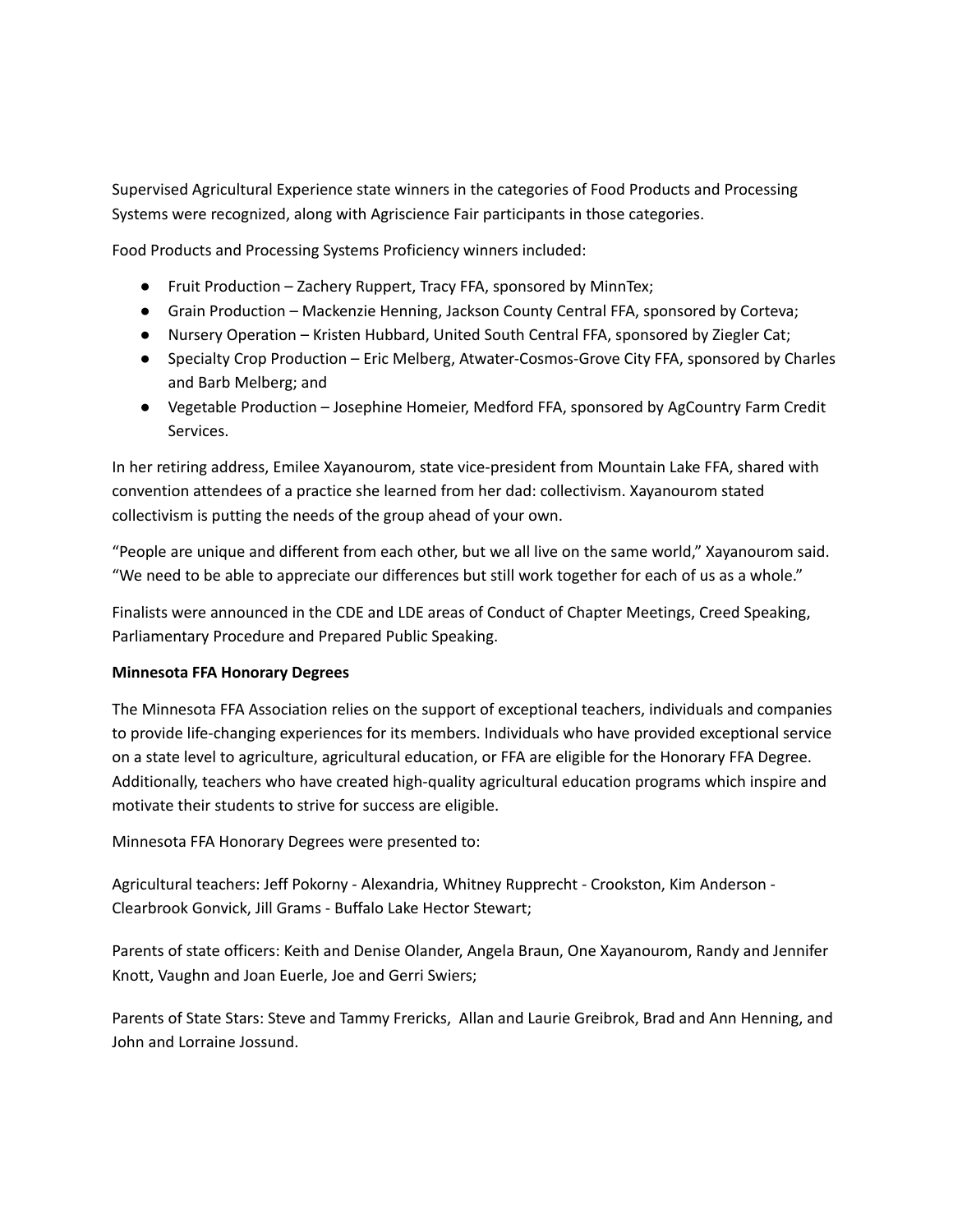FFA Chapters in schools across Minnesota participated in convention activities today and two drawings took place: one student won a chapter jacket and one chapter won \$200 to spend at a local business in the future promoting the day's theme, *Community is Worth It!*

Workshops offered online included Empowered & Humble: Transforming the way we think about service, and Invited but Uncomfortable – How do we get better at connecting across differences. The online Blue Room provided students with presentations surrounding 21<sup>st</sup> century challenges in agriculture, food and natural resources.

Throughout the convention, content is available on the [Minnesota](https://www.mnffa.org/) FFA website, the [Minnesota](https://www.youtube.com/user/minnesotaffa) FFA [YouTube](https://www.youtube.com/user/minnesotaffa) Channel, on the organization's [Facebook,](https://www.facebook.com/mnffa) [Twitter](https://twitter.com/MNFFA) and [Instagram](https://www.instagram.com/mnffa/) pages and on the Convention app (https://crowd.cc/mnffa2021 or by download from <https://crowd.cc/s/3ZLxW>).

The FFA State Convention is offered in partnership by the Minnesota FFA Association, the Minnesota FFA Foundation, the Minnesota FFA Alumni, and the Minnesota Department of Education.

###

**Note:** *For many awards and events, photos can be obtained by emailing [snewellopitz@gmail.com](mailto:snewellopitz@gmail.com) during convention week, and [jtolosky@mnffa.org](mailto:jtolosky@mnffa.org) beginning April 26. Photos of Proficiency winners can be viewed on the Minnesota FFA [Instagram](https://www.instagram.com/mnffa/.)* site.

## **About Minnesota FFA**

FFA is a national organization developing students' potential for premier leadership, personal growth and career success through agricultural education with more than 700,000 members in all 50 states, Puerto Rico, and the U.S. Virgin Islands. The Minnesota FFA Association represents nearly 12,500 members and 210 high school chapters across the state. Agricultural education engages students through hands-on learning in the classroom, work-based learning opportunities known as Supervised Agricultural Experience (SAE) projects, and FFA activities that develop social-emotional leadership skills.

### **About Minnesota FFA Foundation**

The Minnesota FFA Foundation will be hosting additional events to support the 12,500 FFA members across Minnesota. The Minnesota FFA Foundation is honored to support Minnesota FFA and thanks its donors and sponsors who make this possible. It is the mission of the Minnesota FFA Foundation to secure strategic partnerships and financial resources that promote and enhance premier leadership, personal growth and career success for Minnesota youth in Agricultural Education. To learn more about supporting Minnesota FFA through the Minnesota FFA Foundation at [www.mnffafoundation.org.](http://www.mnffafoundation.org)

# **About Minnesota FFA Alumni and Supporters**

The Minnesota FFA Alumni Association and Supporters work to support the 12,500 FFA members, through 72 Alumni and Supporters affiliates across the state. Adult membership is open to anyone interested in supporting and promoting agriculture, agricultural education, and FFA at the local, state, and national level. One need not have worn the blue jacket to be a member of the FFA Alumni and